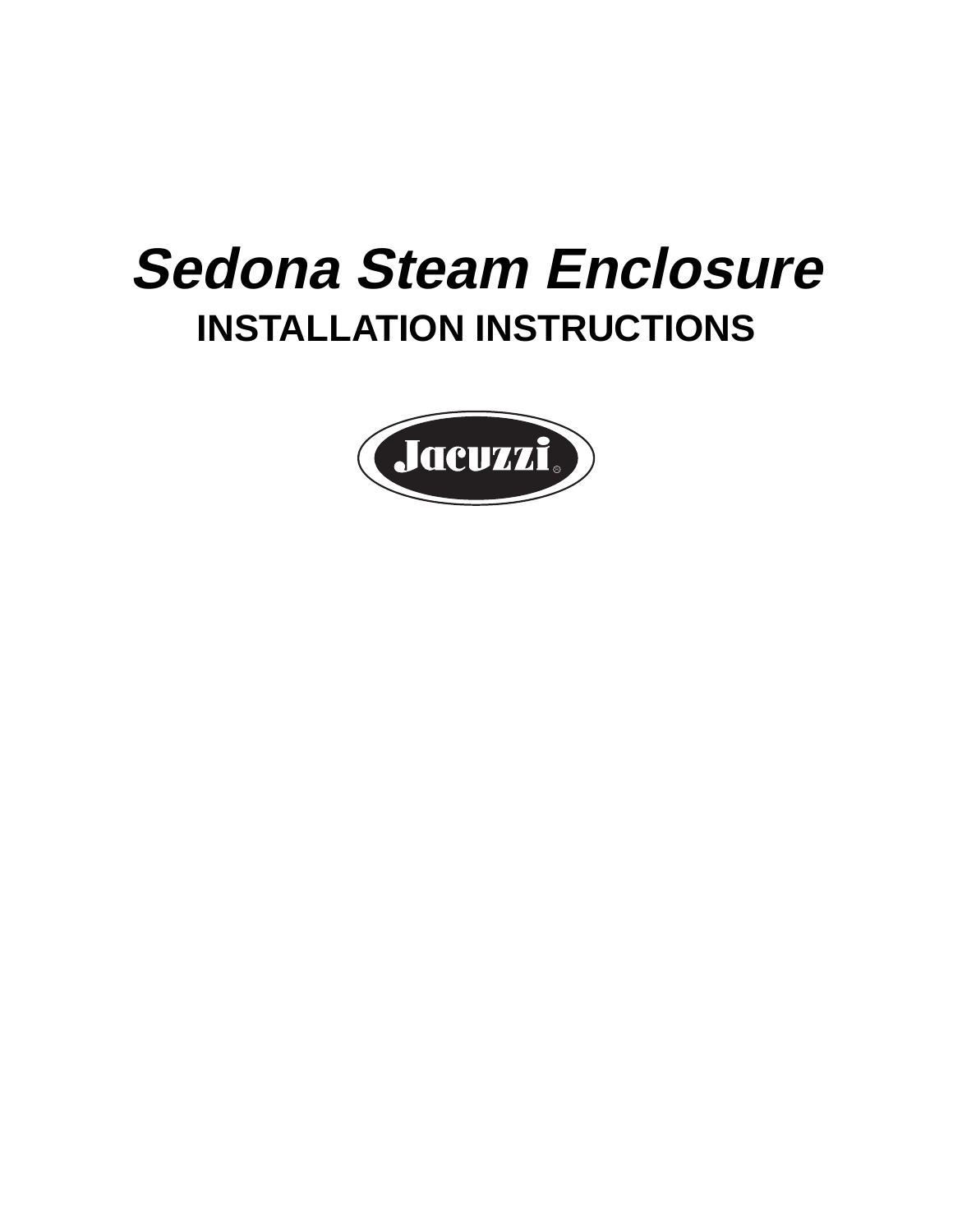# **Limited Warranty and Remedy**

Jacuzzi Whirlpool Bath (the "Company") warrants to the original purchaser ("user"), that the enclosures and frames supplied by it shall be free from material defects in material and workmanship for a period of one (1) year after purchase by the user, provided they are installed and maintained according to the Company's recommended practices and installation instructions. The Company shall be promptly notified in writing of such defects. The sole and exclusive remedy with respect to the above warranty or with respect to any other claim relating to defects or any other condition or use of the products supplied by the company, however caused, and whether such claim is based upon warranty contract, negligence, strict liability, or any other theory, is limited to repair or replacement of such products.

The Company does not make any other representation or warranties, express or implied, but not limited to, any implied warranty of merchantability and any implied warranty of fitness for a particular purpose. (In some states limitations on implied warranties or consequential damages may not apply). IN NO EVENT SHALL THE COMPANY BE LIABLE FOR SPECIAL, DIRECT, INDIRECT OR CONSEQUENTIAL DAMAGES, INCLUDING, BUT NOT LIMITED TO, LOSS OR USE OF PROFITS.

Our limited warranty does not cover defects, damage or failure caused by the common carrier, installer, user, or other person, or resulting from, without limitation, any of the following: careless handling; modification of any type for any reason (including modification to meet local codes); improper installation (including not in accordance with instructions and specifications provided with the product); misuse; use of abrasive or improper cleaners; acts of God, such as lightning, floods, earthquakes, etc.

Warranty coverage is provided in the United States of America only.

#### **Responsibilities of others include:**

1. Inspecting the product prior to installation is the responsibility of the installer of building contractors who acts on behalf of the user. They are responsible for ensuring the product is free of defect or damage. Notices are placed on the product and on the shipping carton advising the installer of this responsibility. In the event of a problem, the product must not be installed. The Company is not responsible for failures of damage that could have been discovered, repaired or avoided by proper inspection prior to installation.

2. Damage occurring in transit is the irresponsibility of the carrier. The user or installer MUST open the crate and inspect the product for damage when delivered. If damage is discovered, it must be reported immediately to the seller and the carrier in writing, and an inspection requested. Failure of the carrier to respond should be reported to the seller and the carrier. Your freight claims should be filed promptly thereafter.

3. Damage occurring to the product during installation is the responsibility of the installer and/or building contractor and damage occurring thereafter is the responsibility of the user.

4. The distributor or dealer is responsible for knowing local code requirements and notifying the installing contractor and/or user of these requirements at the time of purchase. Laws and building and safety codes governing the design and use of bath enclosures vary widely. The Company does not control the selection of product configurations, operation hardware or glazing materials, and assumes no responsibility therefor. The Company is not responsible for costs to modify any product to obtain any code approval, such as city, county, or state building codes.

The company's warranty obligation shall be discharged upon tender of replacement or repair. The customer's refusal to accept the tender terminates the Company's warranty obligation.

Dealers agree to pass on to its customers and users in writing the company's Warranty and Remedy as set forth above.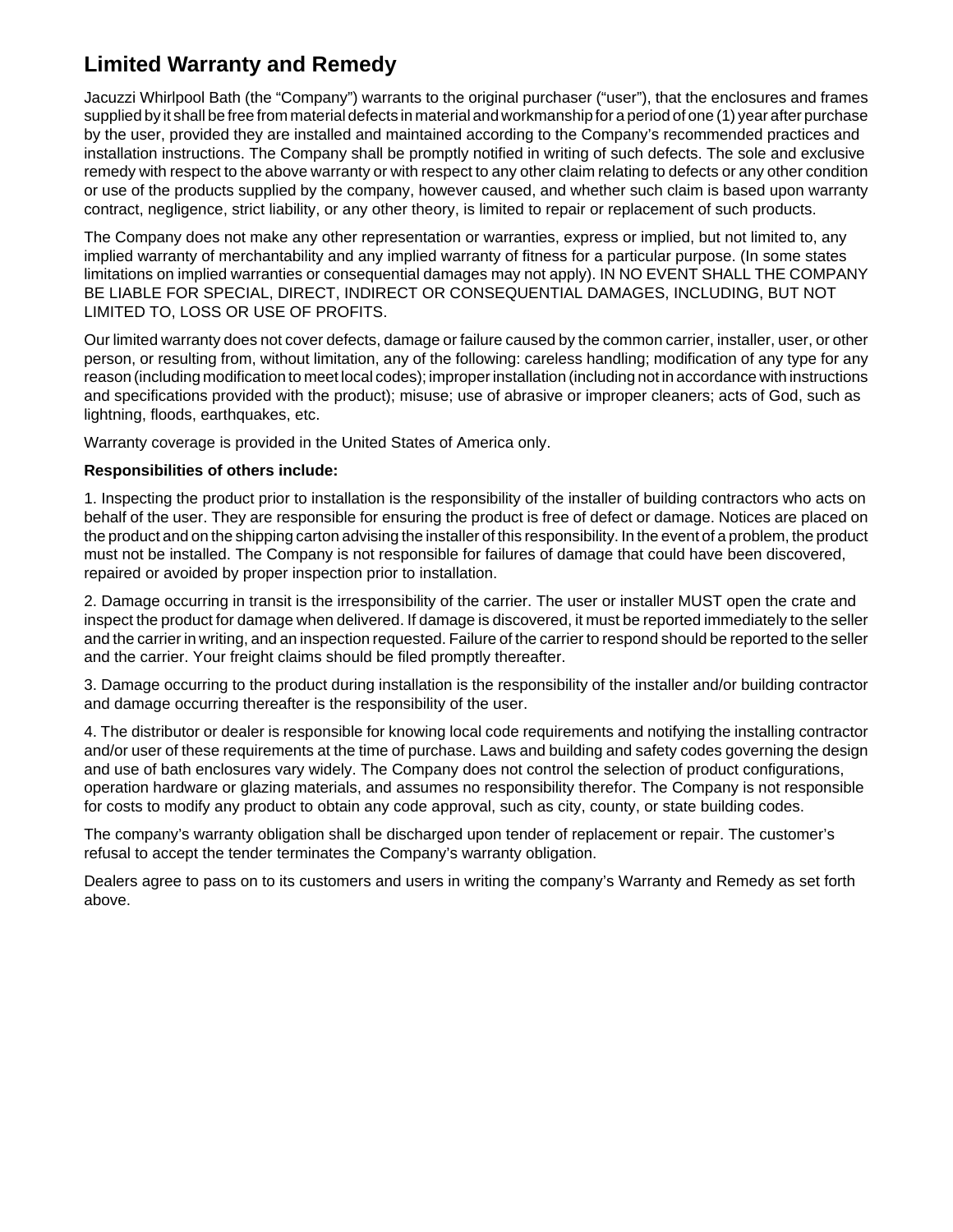## **Important: Read complete instructions before beginning installation.**

Remove the unit carefully from the carton. Retain the shipping carton until satisfactory inspection of the product has been made. Lay out and identify all parts using the installation instructions as reference. Check the carton for small hardware bags that tend to fall to the bottom of the carton.

Handle the glass panels carefully and protect the edges. Safety tempered glass is very resistant to breakage, but it can be broken by banging the edges against a hard surface. Do not remove any protective devices until you are ready to install the glass panels as the sharp corners of the panels can damage tile and floor surfaces.

Wear safety glasses whenever drilling or cutting. When drilling holes in ceramic tile or marble, use a center punch and hammer to carefully break the surface glaze so the drill can start without skidding.

Tools required: Tape measure, Level, #2 Phillips screwdriver, flat bladed screwdriver, drill and 1/8", 7/32" drill bits and a hacksaw.

#### **CONTENTS**

| Exploded View                                                                       |         |
|-------------------------------------------------------------------------------------|---------|
| Parts Identification<br><u> 1990 - Johann Barbara, martxar argametar (h. 1982).</u> |         |
| Installation                                                                        | $4 - 8$ |
| Repair Parts                                                                        |         |

# **Save These Instructions for Future Use.**

| <b>Owner's Record</b> |                                                                                                                                                                                                                                      |  |  |  |  |  |  |
|-----------------------|--------------------------------------------------------------------------------------------------------------------------------------------------------------------------------------------------------------------------------------|--|--|--|--|--|--|
|                       | Date Purchased <b>Contract Contract Contract Contract Contract Contract Contract Contract Contract Contract Contract Contract Contract Contract Contract Contract Contract Contract Contract Contract Contract Contract Contract</b> |  |  |  |  |  |  |
|                       |                                                                                                                                                                                                                                      |  |  |  |  |  |  |
|                       |                                                                                                                                                                                                                                      |  |  |  |  |  |  |
|                       |                                                                                                                                                                                                                                      |  |  |  |  |  |  |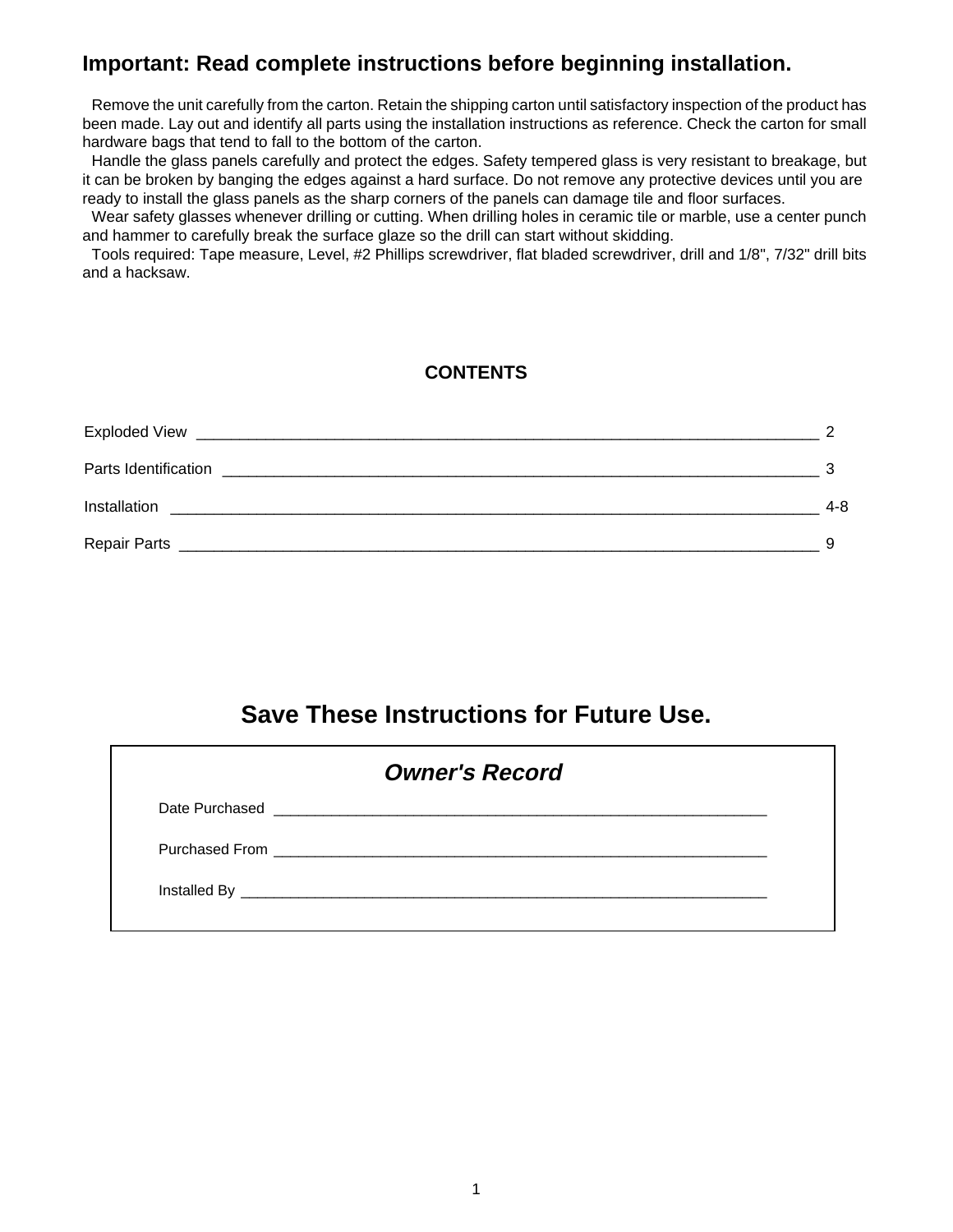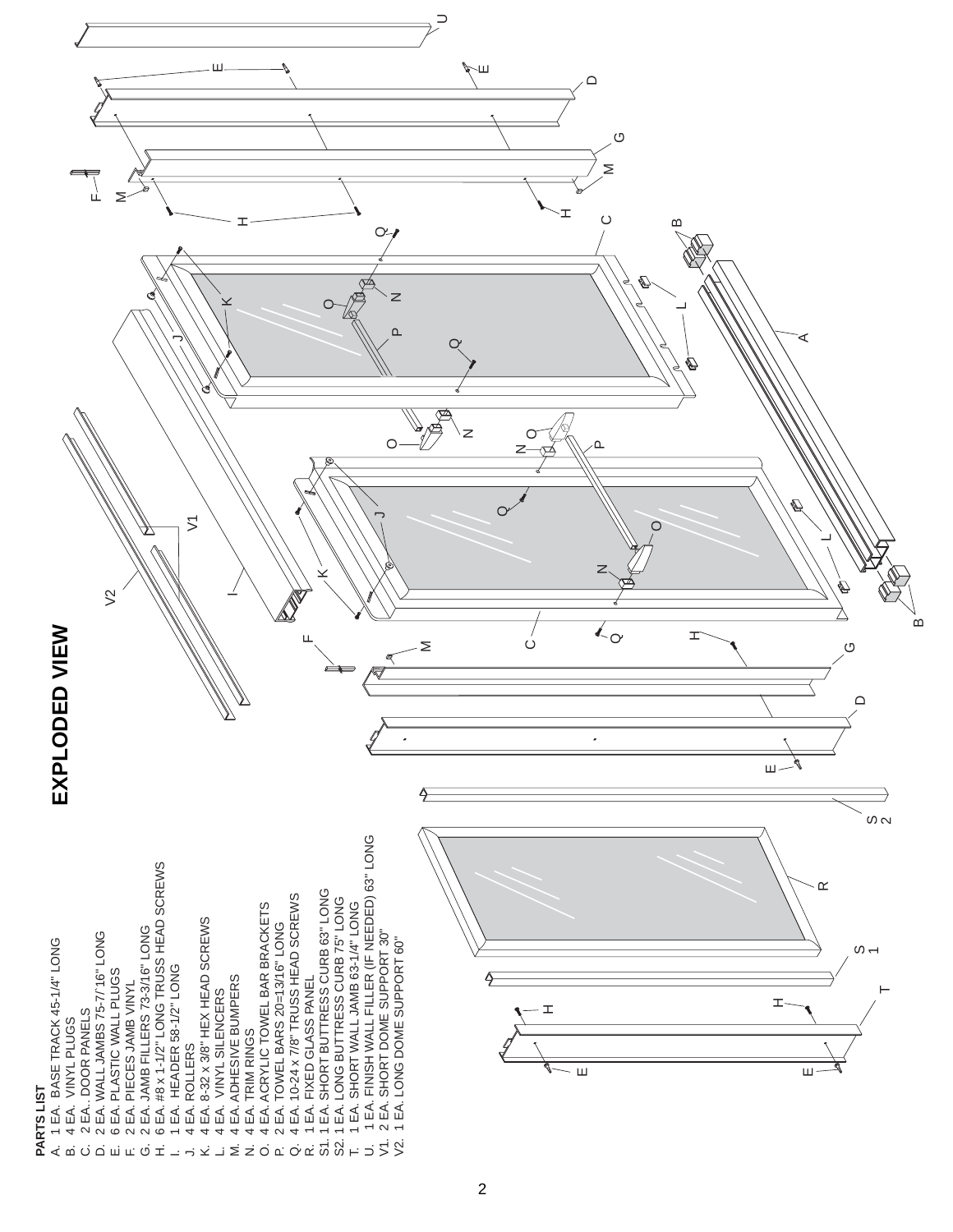# **PARTS IDENTIFICATION**

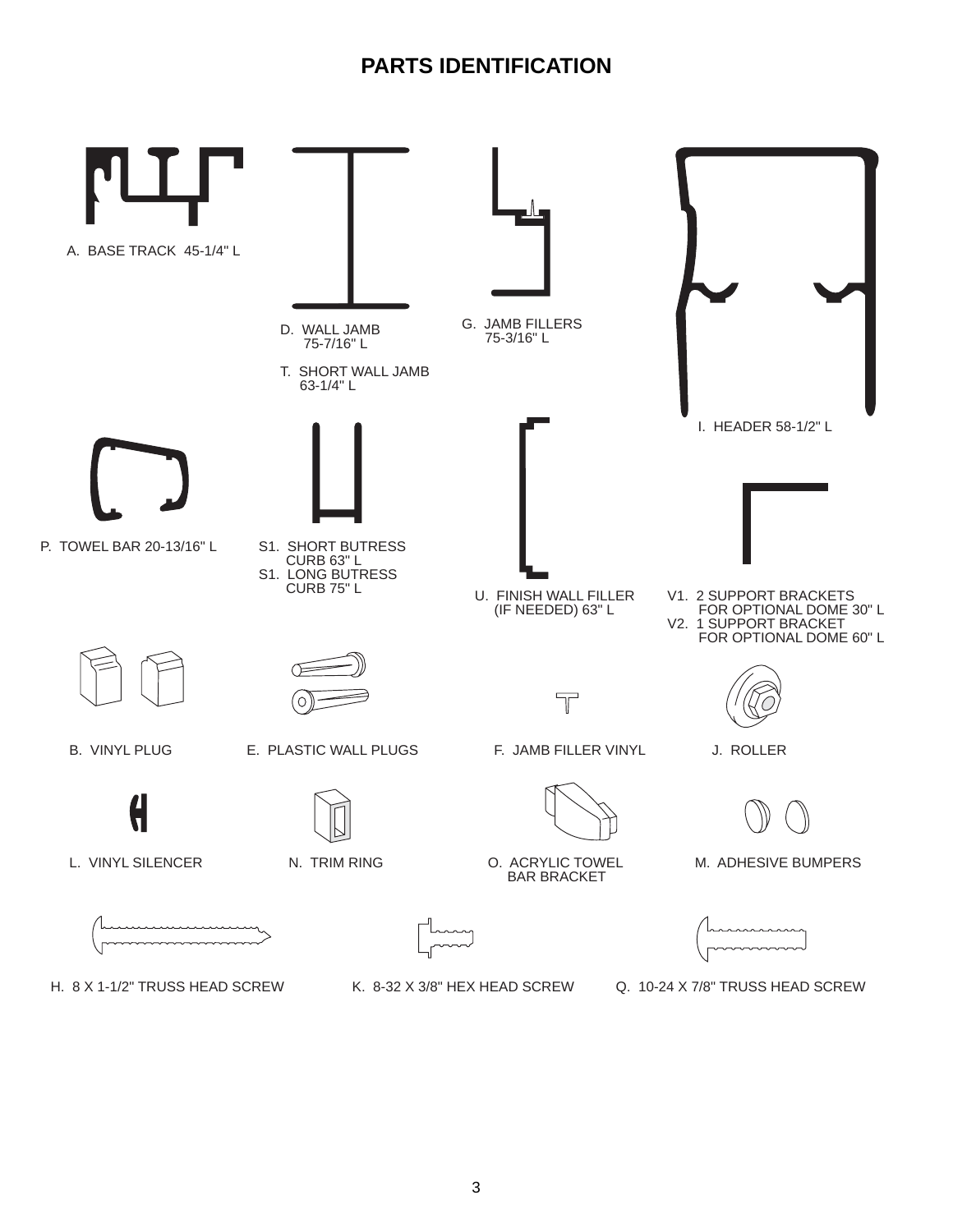Measure the wall to wall opening along the center of the base rim. Use a hacksaw to cut the base track 1/16" short of this dimension. Note: On some installations it may be necessary to file the ends of the track to match the wall conditions.



# **Step 2**

Press the four vinyl plugs into both ends of the base track A.



#### **Step 3**

Center the base track on the base rim and mark its position. Note: Drain holes face the interior of the bath.

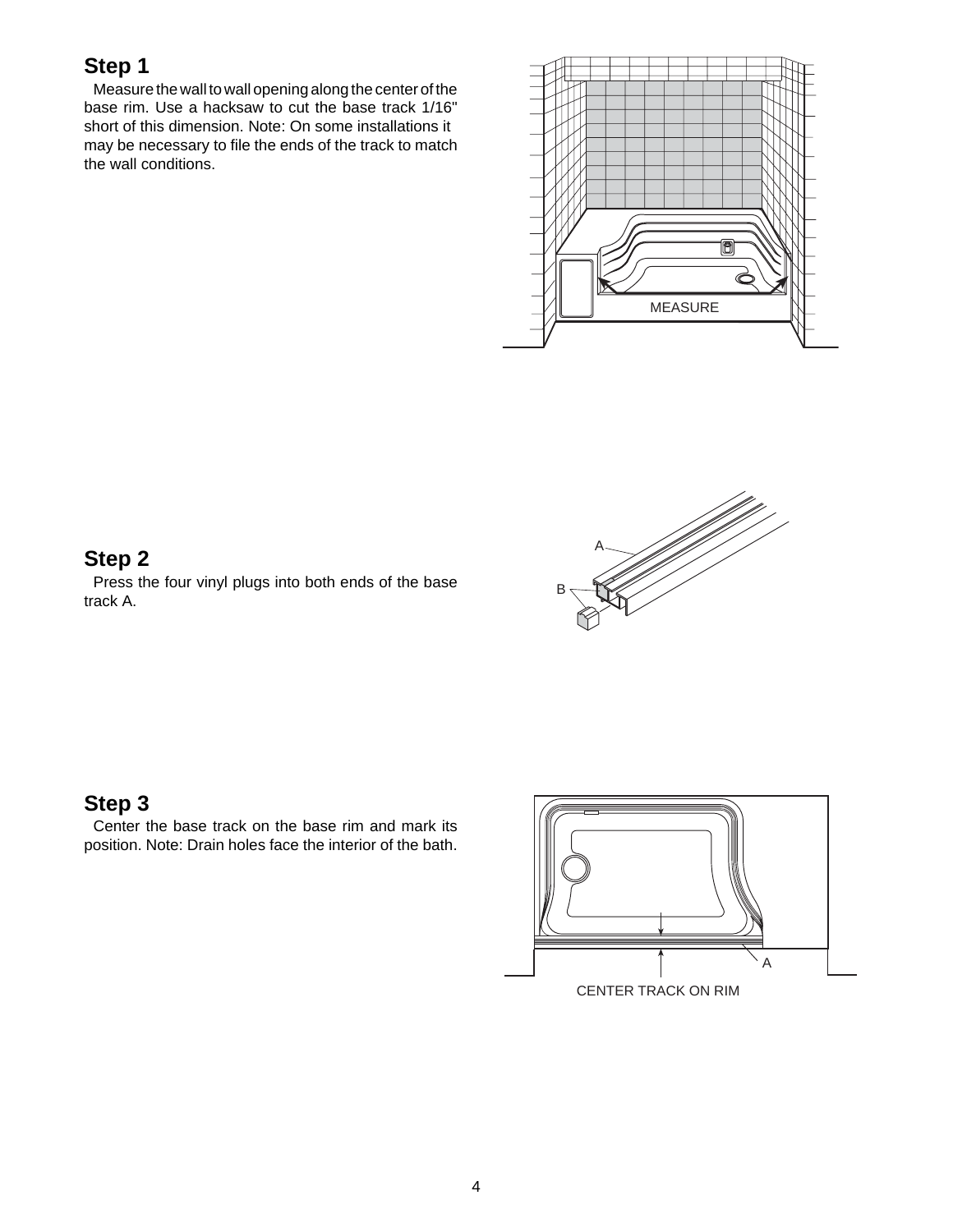Position the wall jambs on each end of the base track. Use the small notches in the bottom of the jambs pressed securely over the base track. Use a level to plumb each wall jamb. Locate the holes to be marked by checking the placement of the jamb fillers in respect to the shower head. Mark the holes. Position the short wall jamb and mark holes. Note that all three jambs should line up in a straight line. Remove all parts and drill the walls in the locations marked using an 1/8" diameter drill. In tile walls drill 7/32" diameter holes and insert plastic wall plugs.

#### **Step 4A Fixed Glass Panel**

Install the short wall jamb on the seat wall. Position the fixed panel on the seat and in the pocket of the wall jamb. Insert the short buttress curb next to the panel to secure it in place in the wall jamb. Note that the panel should be to the exterior or outside of the unit. You will be able to slide the panel around for needed adjustment.

## **Step 5**

Carefully replace the base track in the position marked in Step 3. Slide the pieces of jamb vinyl into the jamb fillers. Install the wall jamb and the wall jamb filler closest to the shower head. The jamb filler should be installed with the opening closest to the interior of the unit. (This ensures maximum water proofing by positioning the interior glass panel closest to the shower head.) Attach the jamb and jamb filler to the wall with 3 #8 x 1-1/2" truss head screws.

#### **Step 5A**

Install the center wall jamb and filler. The jamb filler should be installed with the opening to the outside of the unit. The jamb and filler will have one screw attached to seat. The other two can be secured by using silicon or short screws. The back side of the center jamb should fit over the fixed glass panel. Use the long buttress curb to secure the panel. Remember that the panel should be towards the front of the unit and that the panel can slide around for adjustment. Once adjusted, the panel can be secured when sealing the unit with silicon sealant.

#### **Step 6**

Measure the wall to wall opening at the top of the mounted wall jamb. Cut the header 1/16" short of this measurement. Check the header for fit.





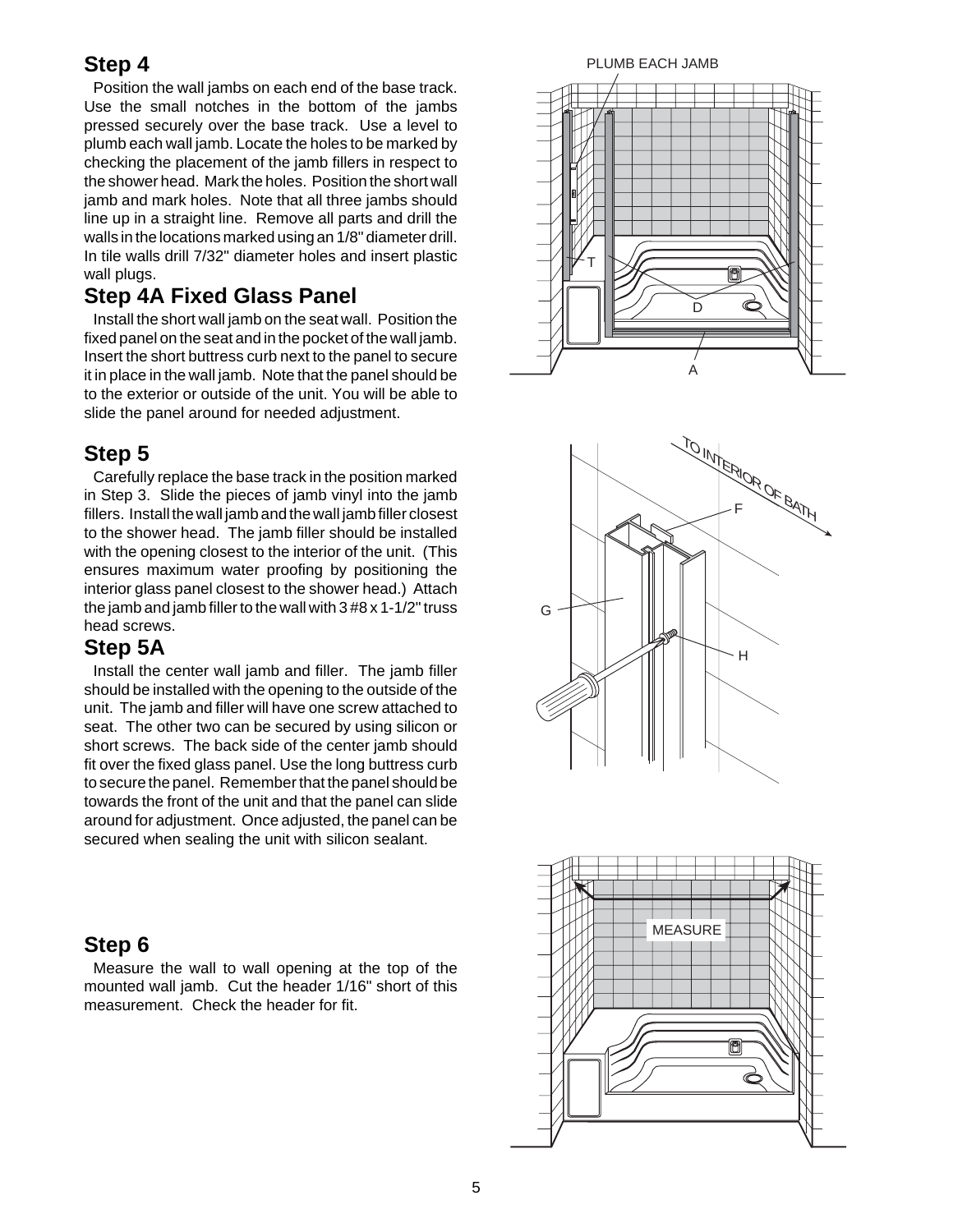All units are equipped with safety tee-lock jambs. When installed properly the header is permanently locked to the jambs and cannot be accidently dislodged. Remove the two top screws of the wall jamb closest to the shower head. Slide the header over the center jamb and the short wall jamb. You may need to lean or slightly twist the center jamb in order to place the tee-locks in the header. Lean the jamb closest to the shower head out and slide or twist the tee-lock into position in the header. Reposition the wall jamb and reinstall the screws. Note not to cut the header too tight to scratch the tile or wall when installing. Use a level to plumb the center jamb. Secure the jamb in position with a small screw or silicon or both.



#### **Step 8**

Obscure glass panels are installed with the rough side of the glass to the exterior. Attach rollers to the interior panel (rough glass surface closest to the top fin) and the exterior (rough surface away from the top fin using four 8-32 x 3/8" hex head screws. Press four vinyl silencers into the slots in the fin on the bottom of both panels.

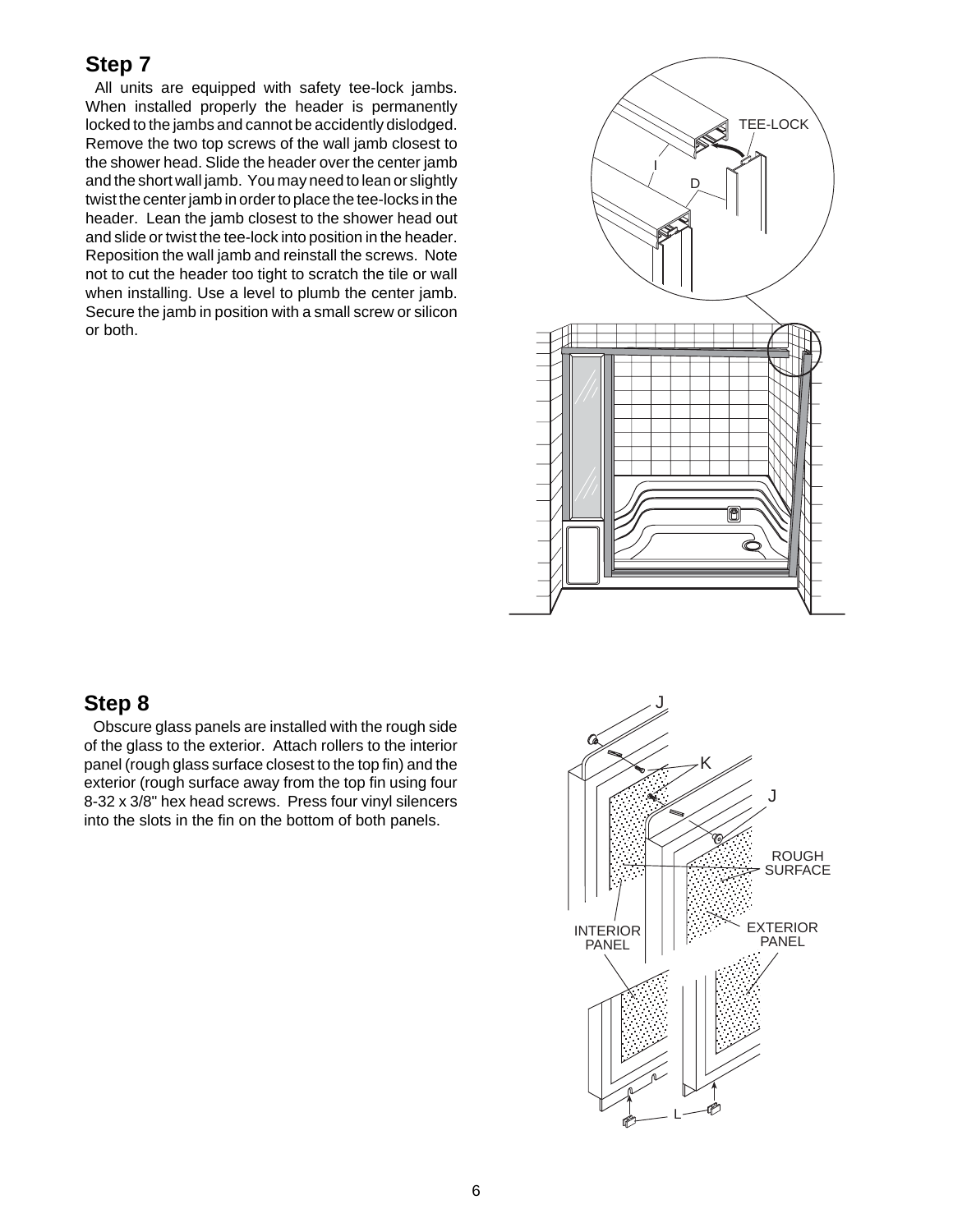Peel protective backing from the four adhesive bumpers and stick to top and bottom of the panel recess in the wall jambs. Lift the interior panel into position with the rollers engaging the roller slot in the header and the bottom fin inserted into the interior slot of the base track. Repeat for the exterior panel. The vertical vinyl wiper blade of the interior panel should seal against the exterior panel when both panels are in a closed position. If the panels are not parallel to the wall jambs, remove he doors and adjust the rollers up or down to compensate.



# **Step 10**

Press the trim ring over the base of the four acrylic towel bar brackets and press the brackets into the ends of the towel bars. Attach the assembled towel bars to the glass panels with four 10-24 x 7/8" truss head screws.



#### **Step 11**

Caulk the ends of the base track and the interior surface of the wall jambs

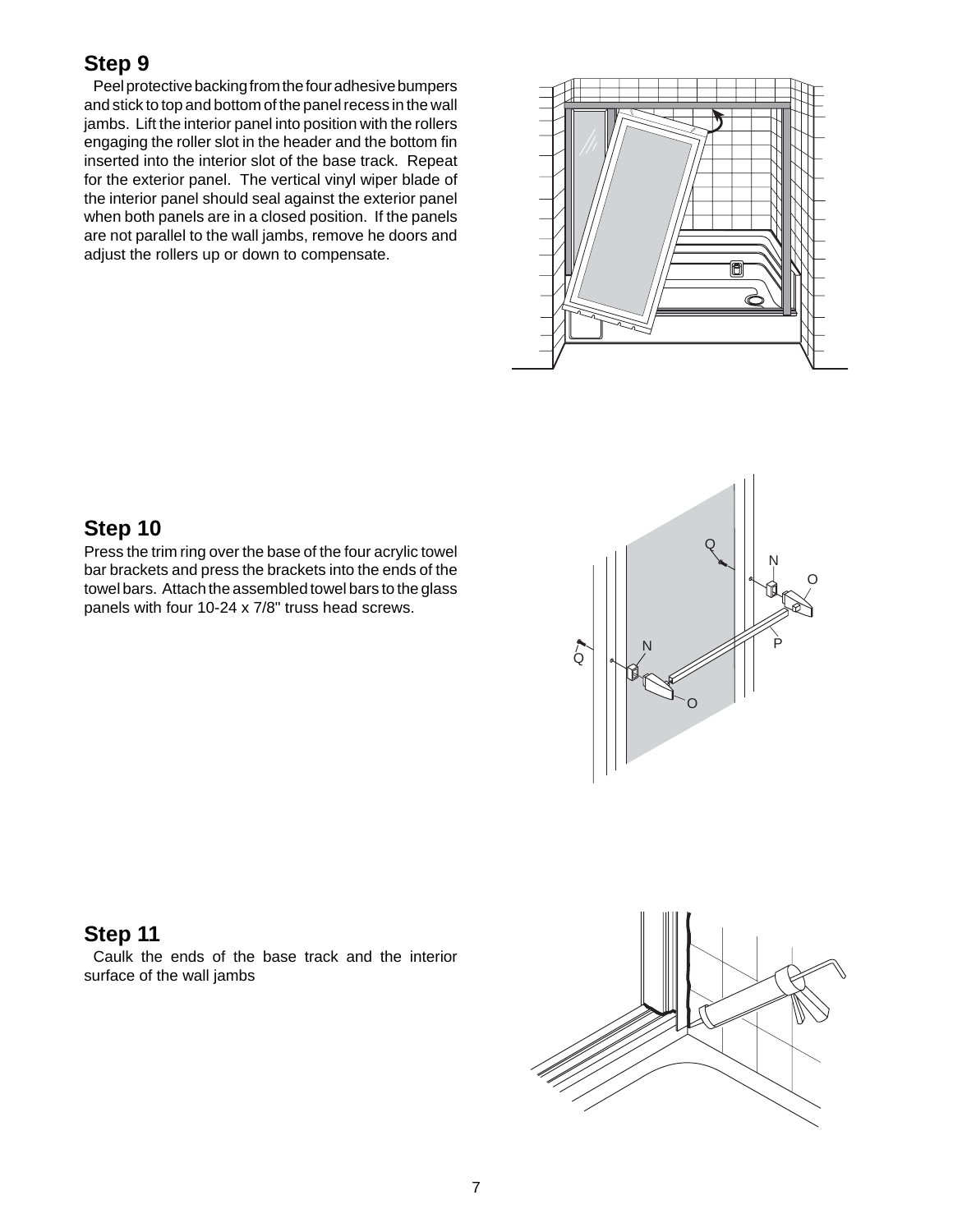Provided in the steam enclosure kit are 3 dome supports used to support the optional dome on the side and rear. To install the dome supports, first cut to ength. Apply a bead of silicon and tape in position. Clean up any excess silicon. The top of each support must be at the same level as the header. The tape can be removed when the silicon has cured completely. After removing tape and applying sealing strip, the dome is then placed with the sealing surface onto the top of the header and 3 supports.

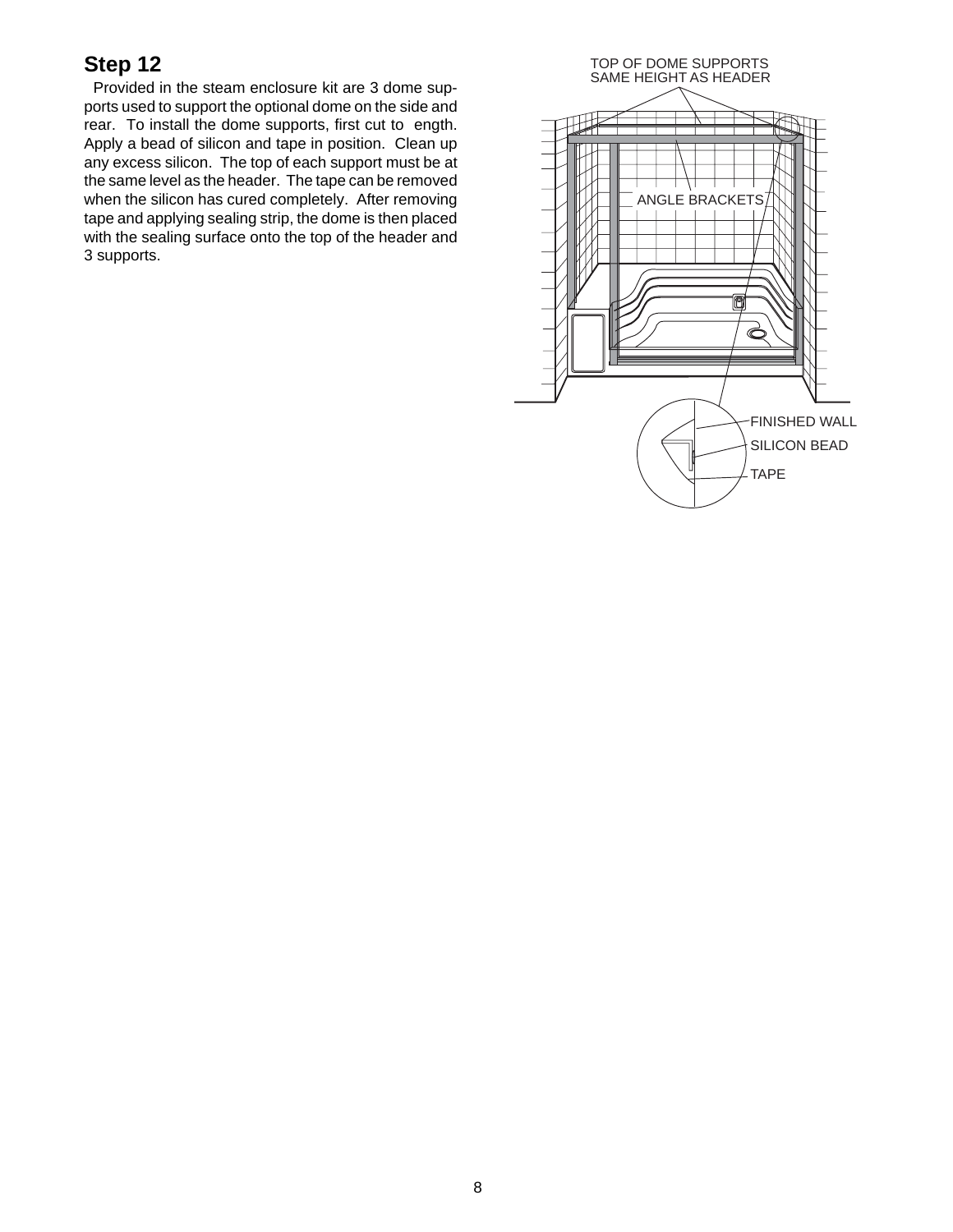# **REPAIR PARTS**

| <b>REFERENCE QUANTITY</b> |                | <b>PART NUMBER</b> | <b>DESCRIPTION</b>                           |
|---------------------------|----------------|--------------------|----------------------------------------------|
| A                         |                | EPR-XXX-06739      | SC-869 BASE TRACK 45-1/4"                    |
| B                         | 2              | EPW-N00-08027      | <b>END-PLUG FOR TUB STRP 1/4"</b>            |
| C                         | $\overline{2}$ | ETG-XXX-22335      | 20-5/8" X 72-7/8 TEMP 5/32" W/SWIPED EDGES   |
| D                         | $\overline{2}$ | EPW-XXX-01313      | SC-896 WALL JAMB 75-7/16"                    |
| E                         | 6              | EPH-N00-04106      | <b>PLASTIC WALL ANCHOR</b>                   |
| F                         | $\overline{c}$ | EPH-N00-08134      | V-206 VINYL 76"                              |
| G                         | $\overline{2}$ | EPW-XXX-62674      | SC-527 WALL JAMB FILL GD 75-3/16"            |
| H                         | 6              | EPH-XXX-05116      | 8 X 1-1/2 TH PH TYPE A 18-8 SS               |
| ı                         | $\overline{2}$ | EPW-XXX-02293      | SC-917 HEADER 58-1/2"                        |
| J                         | 4              | EPH-N00-04048      | HEX ROLLER BEARING RO-89                     |
| K                         | 4              | EPH-N00-05014      | 8-32 X 3/8 SLOTTED INDENTED HEX WASHER HEAD  |
|                           | 4              |                    | EPW-N00-08026 V-6-A SILENCER CUT 7/16"       |
| м                         | 4              | EPH-N00-04297      | ADHESIVE BUMPERS                             |
| N, O                      |                | EPH-N00-18209      | HDWE TOWEL BAR ACCESS KIT #4 FOR 840         |
| P                         | $\overline{2}$ | EPW-XXX-63135      | SC-805TOWEL BAR 20-13/16"                    |
| Q                         | 4              | EPH-XXX-05103      | 10-24 X 7/8 TRUSS HEAD TOWEL BAR SCREWS      |
| R.                        |                | ETG-N00-22392      | 10-3/4 X 62 Clear TEMP 3/16" W/SWIPPED EDGES |
| S <sub>1</sub>            |                | EPW-XXX-63230      | SC-516 SHORT BUTTRESS FILL 63"               |
| S <sub>2</sub>            |                | EPW-XXX-63230      | SC-516 TALL BUTRESS FILL 75"                 |
| т                         |                | EPW-XXX-01313      | SC-896 SHORT WALL JAMB 63-1/2"               |
| U                         |                | EPW-XXX-02620      | FINISH WALL FILLER 63"                       |
| V <sub>2</sub>            |                | EPW-XXX-00127      | SC-548 LONG DOME SUPPORT 60"                 |
| V <sub>1</sub>            | 2              | EPW-XXX-00127      | SC-548 SHORT DOME SUPPORT 30"                |